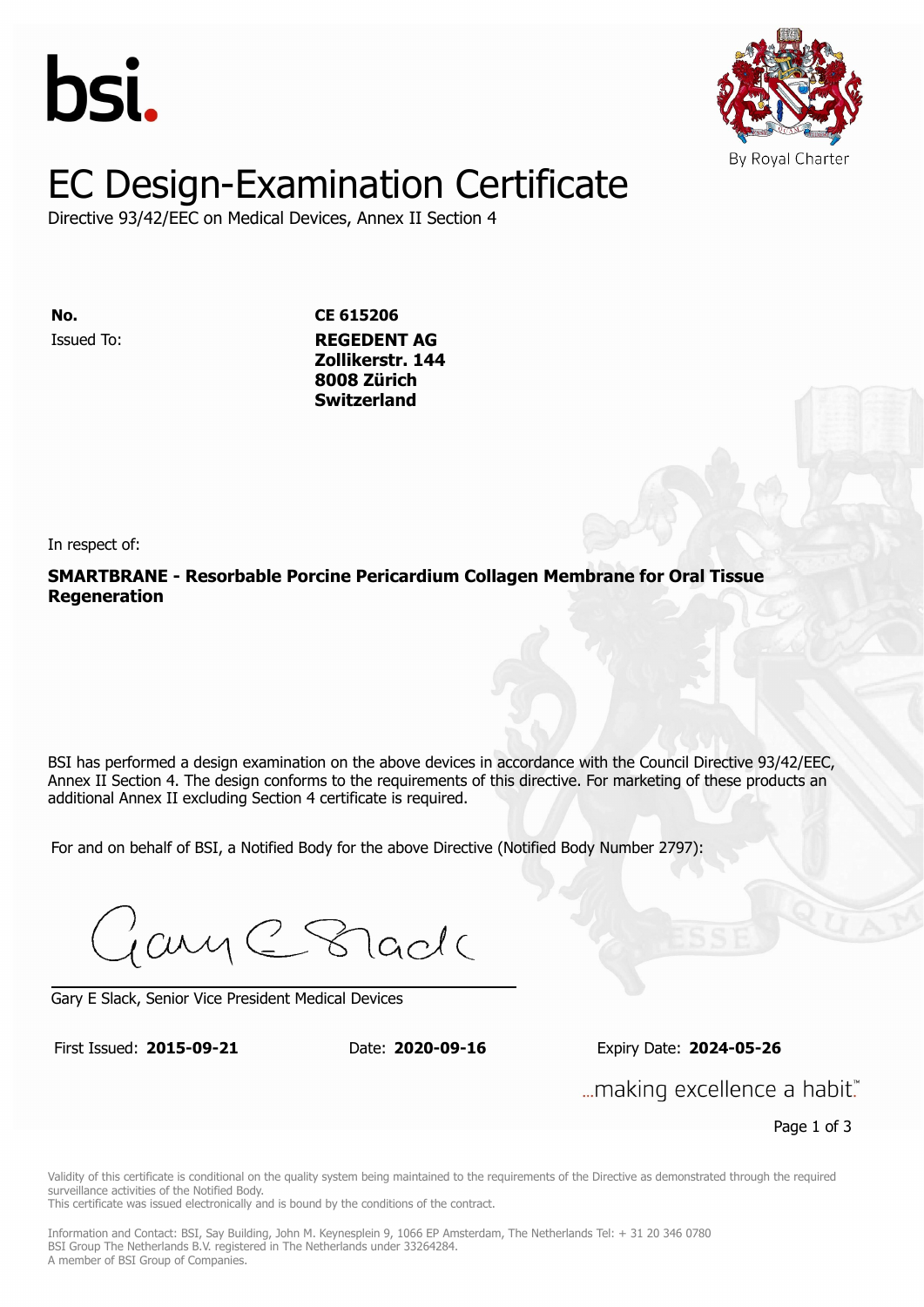



## EC Design-Examination Certificate

#### **Supplementary Information to CE 615206**

Issued To: **REGEDENT AG Zollikerstr. 144 8008 Zürich Switzerland**

| Catalogue<br><b>Number</b> | <b>Device Name</b>                                                          | Model,<br><b>Type</b>    | <b>Intended purpose per IFU</b>                                                                                                                                                                  | <b>Classification</b> |
|----------------------------|-----------------------------------------------------------------------------|--------------------------|--------------------------------------------------------------------------------------------------------------------------------------------------------------------------------------------------|-----------------------|
| 0121.200                   | <b>SMARTBRANE</b><br>Resorbable Porcine<br>Pericardium Collagen<br>Membrane | $10$ mm $\times$ $10$ mm | SMARTBRANE is intended to aid<br>in the regeneration and<br>integration of oral tissue<br>components in guided bone<br>regeneration (GBR) and guided<br>tissue regeneration (GTR)<br>procedures. |                       |
| 0121.201                   |                                                                             | $15$ mm x $20$ mm        |                                                                                                                                                                                                  |                       |
| 0121.202                   |                                                                             | $20$ mm $x$ 30mm         |                                                                                                                                                                                                  | Class III             |
| 0121.203                   |                                                                             | $30$ mm x $40$ mm        |                                                                                                                                                                                                  |                       |

First Issued: **2015-09-21** Date: **2020-09-16** Expiry Date: **2024-05-26** ... making excellence a habit."

Page 2 of 3

Validity of this certificate is conditional on the quality system being maintained to the requirements of the Directive as demonstrated through the required surveillance activities of the Notified Body.

This certificate was issued electronically and is bound by the conditions of the contract.

Information and Contact: BSI, Say Building, John M. Keynesplein 9, 1066 EP Amsterdam, The Netherlands Tel: + 31 20 346 0780 BSI Group The Netherlands B.V. registered in The Netherlands under 33264284. A member of BSI Group of Companies.